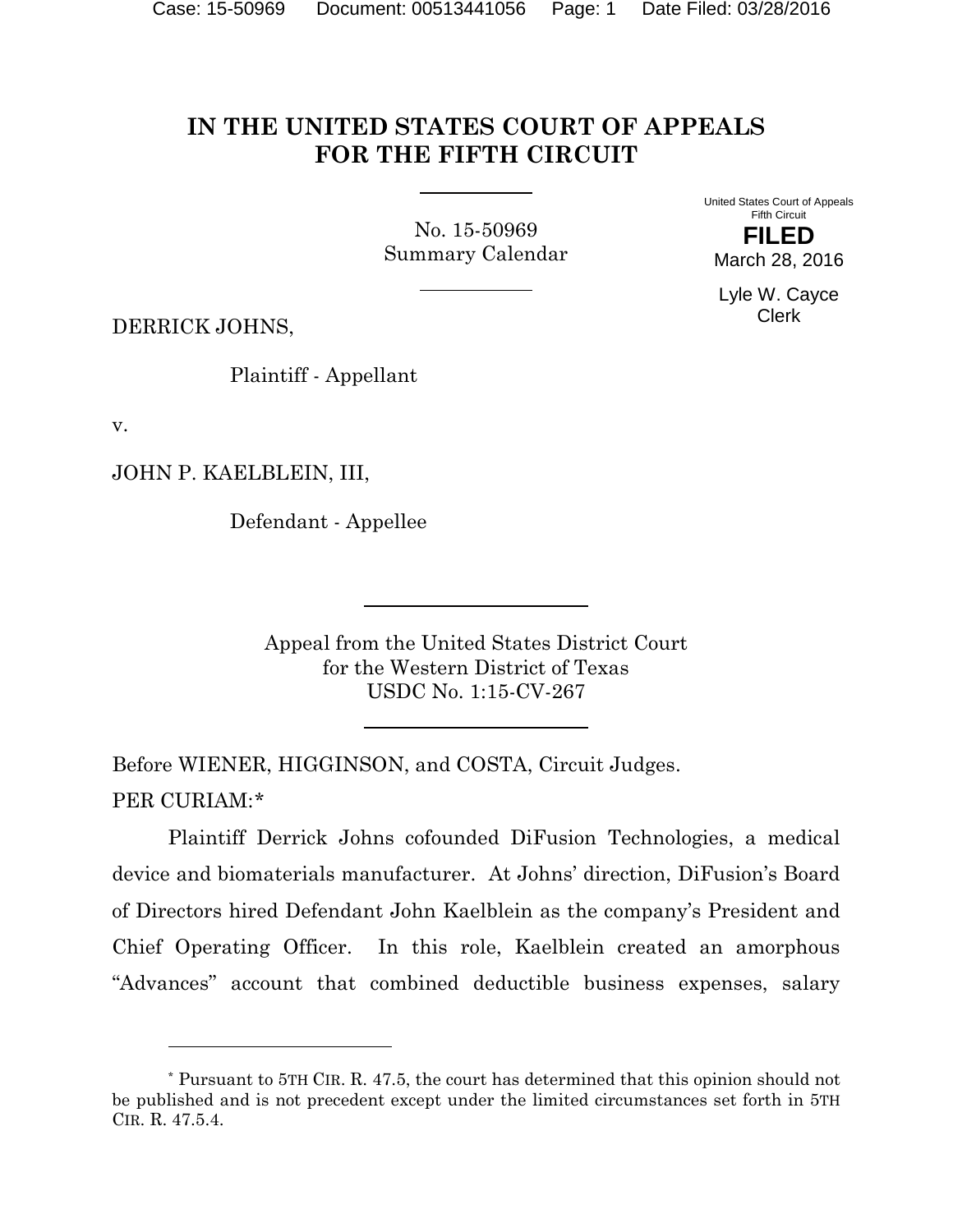$\overline{a}$ 

## No. 15-50969

advances, and investments, rather than separating and classifying these corporate expenditures. When DiFusion was later trying to raise capital, potential investors required more detailed financial information. As part of restating the financials, Kaelblein, board members, and outside accountants decided to relabel the "Advances" account as the "Derrick Johns Advance Account." According to Johns, however, the funds in that account did not go to Johns, nor was he aware the account existed. The IRS subsequently began an investigation into Johns because it believed he was receiving more taxable income than he reported. Johns alleged the investigation could have been avoided had Kaelblein provided him with a W-2 form reporting the \$642,861 in supposed salary advances from the account.[1](#page-1-0)

Johns filed this diversity suit alleging the following claims: (1) breach of fiduciary duty; (2) negligence based on a common law duty and negligence per se; (3) negligent misrepresentations made to Johns when Kaelblein provided him with inaccurate W-2 forms; and (4) derivative torts such as conspiracy and aiding and abetting. The district court dismissed the case for failure to state any viable claims. Reviewing the complaint, record, and relevant law, we affirm largely for the reasons stated by the district court.

First, the district court correctly dismissed the breach of fiduciary duty claim on the ground that Kaelblein did not owe Johns a fiduciary duty. As President and COO, Kaelblein certainly owed fiduciary duties to the company. But that does not translate into a duty to Johns as one of the cofounders of the company. Indeed, as the district court noted, a separate duty to an individual founder of the company would likely create a conflict. Texas law does not impose a fiduciary duty under these circumstances. *See Crim Truck & Tractor* 

<span id="page-1-0"></span><sup>1</sup> These facts are based on Johns' allegations, which we must accept as true in reviewing the case at the pleadings stage. We suspect that Kaelbein, the Board, and the IRS have a quite different version of events.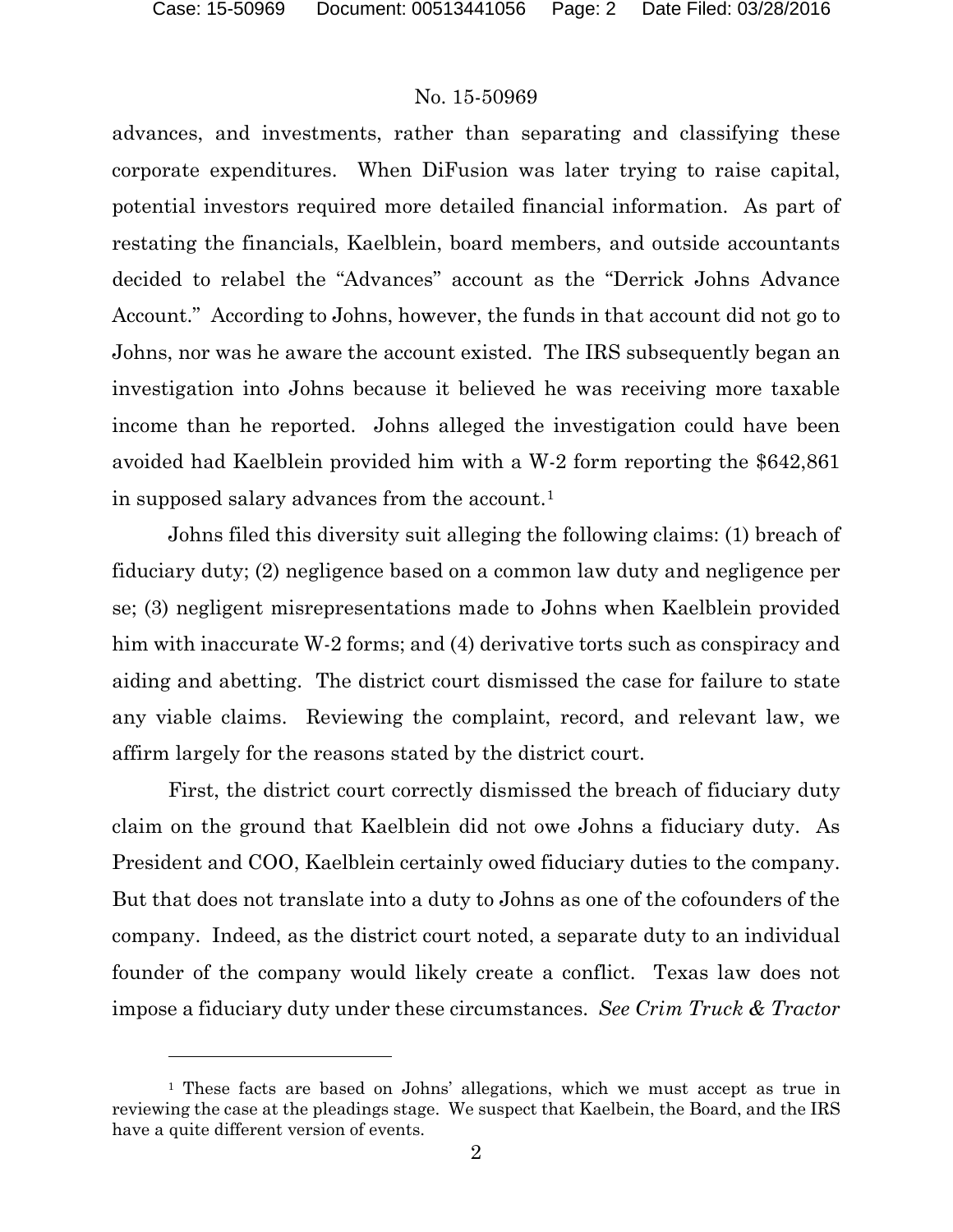l

## No. 15-50969

*Co. v. Navistar Intern. Transp. Corp.*, 823 S.W.2d 591, 593 (Tex. 1992) (noting that while "certain informal relationships" may give rise to a fiduciary duty, a prior business relationship, even a "cordial one, of long duration," will not create such a duty).

Second, we affirm the dismissal of Johns's negligence claim based on a statutory duty of care which is the only negligence claim he tries to revive on appeal.<sup>2</sup> The statute Johns invokes, TEX. BUS. ORGS. CODE  $\S 3.105$  $\S 3.105$  $\S 3.105$ ,<sup>3</sup> does not impose a duty on an officer like Kaelblein; it instead authorizes an officer like Kaelblein to rely on information provided by others unless he has knowledge that would make such reliance unreasonable. *Id*. And no Texas case has ever recognized that the statute gives rise to a duty under negligence law.

Third, Johns's negligent misrepresentation claim was correctly dismissed for failure to plead justifiable reliance.[4](#page-2-2) In his response to Kaelblein's motion to dismiss, Johns stated in a conclusory fashion that he "would have taken any number of steps to rectify the situation and avoid an IRS investigation" had Kaelblein furnished accurate W-2s. Johns left the court with nothing but conjecture as to what those "steps" might have been.

<span id="page-2-0"></span><sup>&</sup>lt;sup>2</sup> Johns argues for the first time in his reply brief that the economic loss rule does not apply to his common law duty of care claim and it therefore should not have been dismissed on those grounds. We will generally not consider an argument raised for the first time in a reply brief and will not do so here. *See United States v. Rodriguez*, 602 F.3d 346, 360 (5th Cir. 2010).

<sup>3</sup> TEX. BUS. ORGS. CODE ANN. § 3.105 (West 2006).

<span id="page-2-2"></span><span id="page-2-1"></span><sup>4</sup> The lack of justifiable reliance was one of two grounds on which the district court dismissed the negligent misrepresentation claim. It also held that Kaelblein needed to have a pecuniary interest in the misrepresentation. Kaelblein now concedes that this was error as Texas law also recognizes a claim for negligent misrepresentation when the challenged statement is made in connection with one's employment. *See McCamish, Martin, Brown & Loeffler v. F.E. Appling Interests*, 991 S.W.2d 787, 791 (Tex. 1999) (noting that a misrepresentation must be made "in the course of his business, profession or employment, *or* in any transaction in which he has a pecuniary interest") (emphasis added).